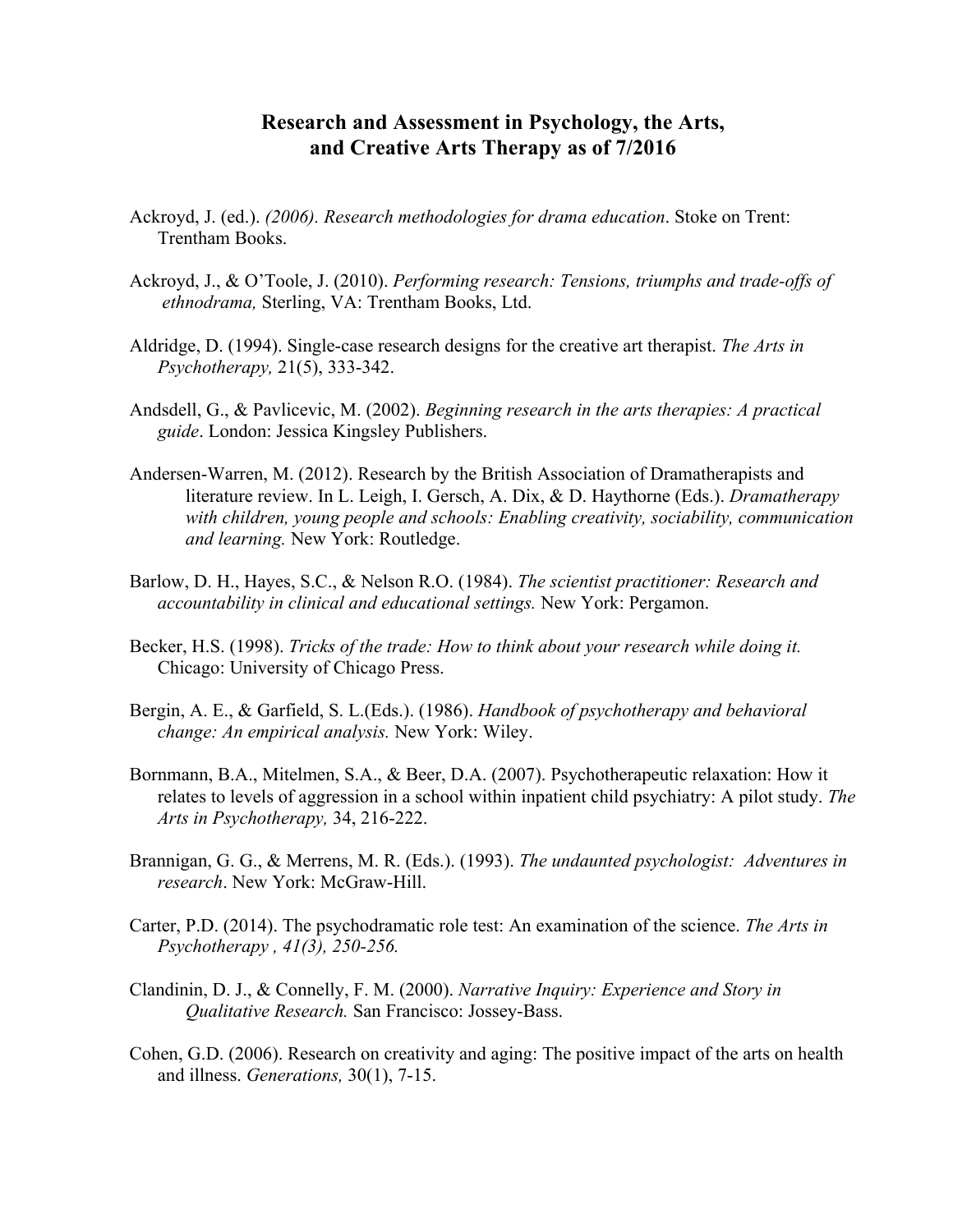- Cohen, G.D., Perlstein, S., Chapline, J., Kelly, J., Firth, KM., & Simmoens, S. (2006). The impact of professionally conducted cultural programs on the physical heath, mental health, and social functioning of older adults. *The Gerontologist,* 46(6), 25-734.
- Creswell, J. (2006). *Qualitative inquiry and research design: Choosing among five approaches, 2nd ed.* Thousand Oaks, CA: Sage.
- Cruz, R. F. & Feder, B. (2013). *The art and science of evaluation in the arts therapies,*  Springfield, IL: Charles C. Thomas Publisher.
- Dimmock, H. G. (1985). *How to analyze and evaluate group growth*, Ontario: Captus Press.
- Douglas, J. D. (1976). *Investigative social research: Individual and team field research.* Beverly Hills: Sage Publications.
- Eberle, B. (1974). Does creative dramatics really square with research evidence? *Journal of Creative Behavior,* 8 (3), 177-182.
- Fals-Borda, Orlando (1981). The challenge of action research, *Development: Seeds of change*, (1), Roma. 1981. pp. 55-61.
- Farrant, C., Pavlicevic, M., & Tsiris, G. (2014). *A guide to research ethics for arts therapists and arts and health practitioners.* London: Jessica Kingsley Publishers.
- Feder, B., & Feder, E. (1998). *The art and science of evaluation in the arts therapies: How do you know what's working?* Springfield, IL: Charles C. Thomas Publisher.
- Fink, A. (2004). *Conducting research literature reviews: From the internet to paper.* Thousand Oaks, CA: Sage.
- Fink, A. (2005). *How to conduct surveys: A step by step guide, 3 rd ed.* Thousand Oaks, CA: Sage.
- Forrester, A. M. (2000). Role-playing and dramatic improvisation as an assessment tool. *The Arts in Psychotherapy,* 27(4), 235-243.
- Fowler, F. (1993). *Survey research methods, 2nd ed.* Newbury Park: Sage.
- Golden, R. E., Collins, C. B.; Cunningham, Shayna D., Newman, E. N., & Card, J. J. (2013). *Best evidence structural interventions for HIV prevention.* NY: Springer Science + Business.
- Grainger, R. (1987). Evaluation of drama therapy. In D. Milne (Ed.), *Evaluating mental health practice: Methods and applications.* (pp. 154-162). New York: Croom Helm.
- Grainger, R. (1999). *Researching the arts therapies: A dramatherapist's perspective.* London: Jessica Kingsley Publishers.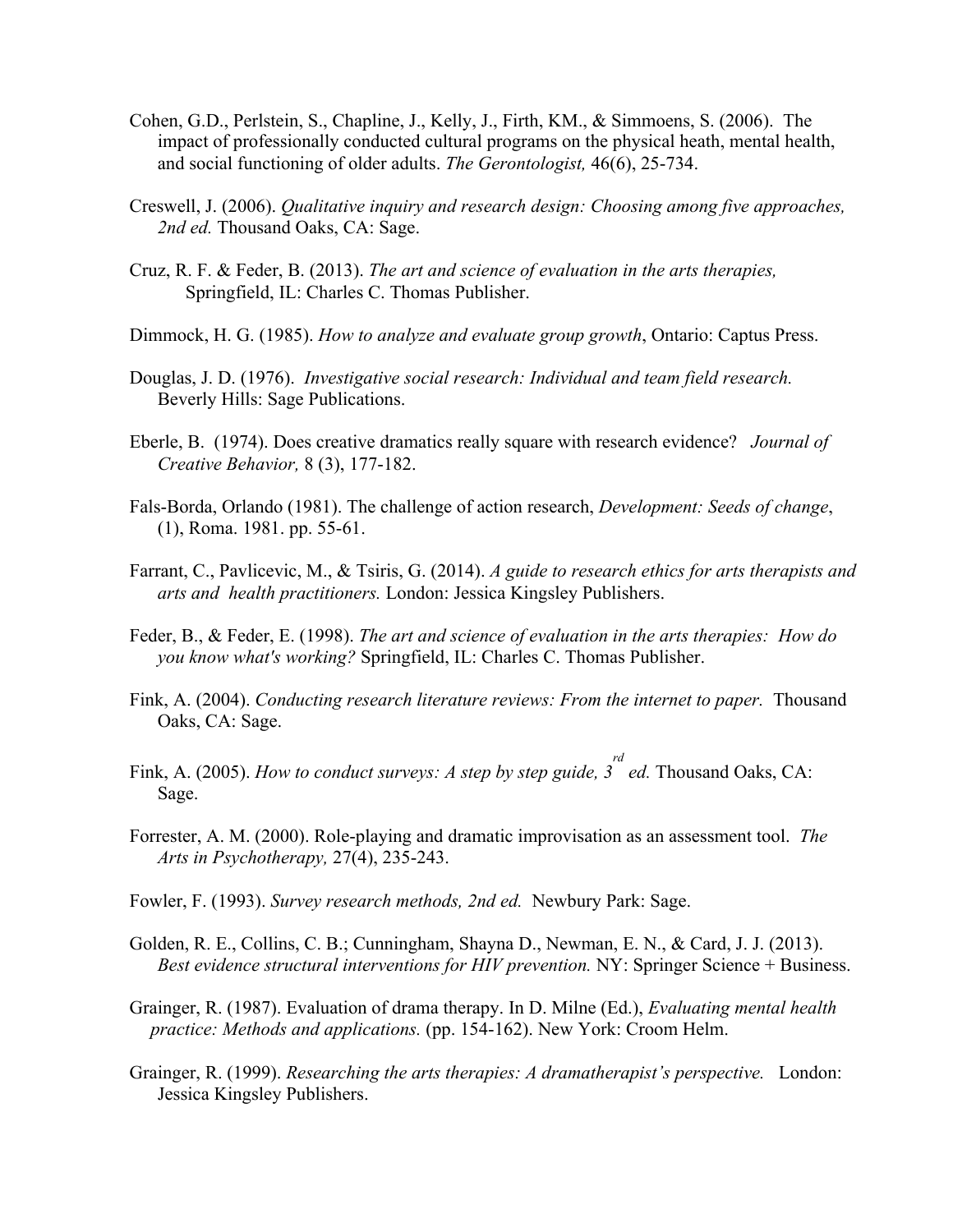- Gray, R., & Sinding, C. (2002). *Standing ovation: Performing social science research about cancer.* Walnut Creek, CA: Altamira Press.
- Greenwood, D. J., & Levin, M. (1998). *Introduction to action research: Social research for social change*. Thousand Oaks, CA: Sage.
- Higgins, R. (1993). *Approaches to case-study: A handbook for those entering the therapeutic field.* London: Jessica Kingsley Publishers.
- Johnson, D.R. (1980). Effects of a theatre experience on hospitalized psychiatric patients. *The Arts in Psychotherapy*, 7, 265-272.
- Johnson, D.R. (1988). The diagnostic role-playing test. *The Arts in Psychotherapy*, 15, 23-36.
- Johnson, D.R., Pendzik, S., & Snow, S. (Eds.). (2012). *Assessment in drama therapy.*  Springfield, IL: Charles C. Thomas, Publisher.
- Kazdin, A. E. (1980). *Research design in clinical psychology.* New York: Harper & Row.
- Knight, M. (2000). Ethics in qualitative research: multicultural feminist activist research. *Theory into practice, 39*(3), 170-176.
- Kontos, P.C., & Naglie, G. (2007). Expressions of personhood in Alzheimer's disease: An evaluation of research-based theatre as a pedagogical tool. *Qualitative Health Research 17* 799. DOI: 10.1177/1049732307302838.
- Kuhn, D., Ortigara, A., & Kasayka, R.E. (2000). Dementia care mapping: An innovative tool to measure person-centered care. *Alzheimer's Care Quarterly,* 1(3), 7-15.
- LaPierre, S.D., & Zimmerman, E. (1997). *Research methods and methodologies for art education.* Reston, VA: NAEA.
- Landy, R.J. (1984). Conceptual and methodological issues of research in drama therapy*. The Arts in Psychotherapy,* 11 (2), 89-100.
- Landy, R.J. (1993). Introduction: A research agenda for the creative arts therapies. *Arts in Psychotherapy,* 20(1), 1-2.
- Landy, R.J., Luck, B., Conner, E., & McMullian, S. (2003). Role Profiles: A drama therapy assessment instrument. *The Arts in Psychotherapy,* 30 (3), 151-161.
- MacLean, B. (1991). Developing a meaningful quality assurance program. *The Arts in Psychotherapy,* 18(1),. 51-58.
- Maher, A. (2005). *Why do research in psychotherapy?: Introduction to a revolution*. New York: John Wiley & Sons.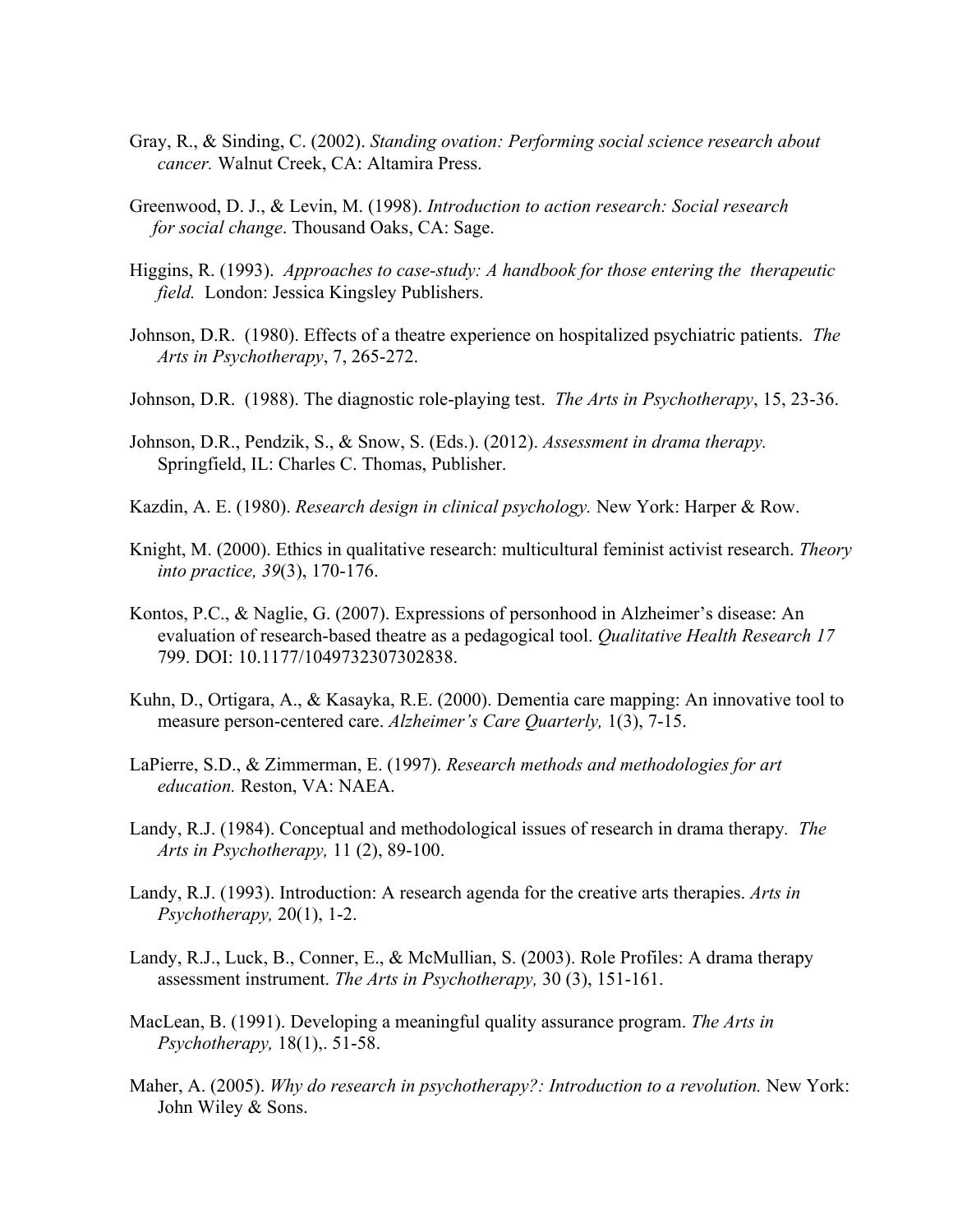McNiff, S. (1998). *Art-based research.* London: Jessica Kingsley Publishers.

- Miller, C., (2013). *Assessments and outcomes in the arts therapies: A person-centered approach.*  London: Jessica Kingsley Publishers.
- Noice, H. (2006). Theatrical intervention to improve cognition in intact residents of long term care facilities. *Clinical Gerontologist, 29* (3). 59-76.
- Noice, T., & Noice H. (2009) An arts intervention for older adults living in subsidized retirement homes. *Aging, Neuropsychology and Cognition, 1*, 1-24.
- Noice, T., & Noice, H. (2009). Enhancing healthy cognitive aging through theatre arts. In P.E. Hartman-Stein & A. LaRue (Eds.), *Enhancing cognitive fitness in adults: A guide to the use and development of community based programs* (pp. 273-283). New York: Springer.
- Noice, H. (2013). Extending the reach of an evidence-based theatrical intervention. *Experimental Aging Research*, *39* (4). 398-418.
- Noice.H., Noice, T., Peggig-Chiello, P., & Peggig, W. (1999). Improving memory in older adults by instructing them in professional actors' learning strategies. *Applied Cognitive Psychology,*  13, 315-328.
- Noice, H., Noice, T., & Staines, G. (2004). A short-term intervention to enhance cognitive and affective functioning in older adults. *Journal of Aging and Health,* 16(4), 1- 24.
- Norris, J. (2009). *Playbuilding as qualitative research: A participatory arts-based approach,*  Walnut Creek, CA: Left Coast Press.
- Park, P., Brydon-Miller, M., Hall, B., & Jackson, T. (1993). *Voices of change: Participatory research in the United States and Canada.* CT: Bergin & Garvey.
- Payne, H. (Ed.). (1993). *Handbook of inquiry in the arts therapies: One river, many currents.*  London: Jessica Kingsley Publishers.
- Pendzik, S. (2003). Six keys to assessment. *The Arts in Psychotherapy,.* 30 (2), 91-99.
- Politsky, R.H. (1995). Toward a typology of research in the creative arts therapies. *Arts in Psychotherapy,* 22 (4), 307-314.
- Reason, P., & Bradbury, H. (2008). *Handbook of action research: Participative inquiry and practice,* (2<sup>nd</sup> ed.). London: Sage Publications.
- Rotten, R. (2007). DSM-IV and the taxonomy of roles: How can the taxonomy of roles complement the DSM-IV to create a more holistic diagnostic tool? *The Arts in Psychotherapy,* 34(1), 53-68.